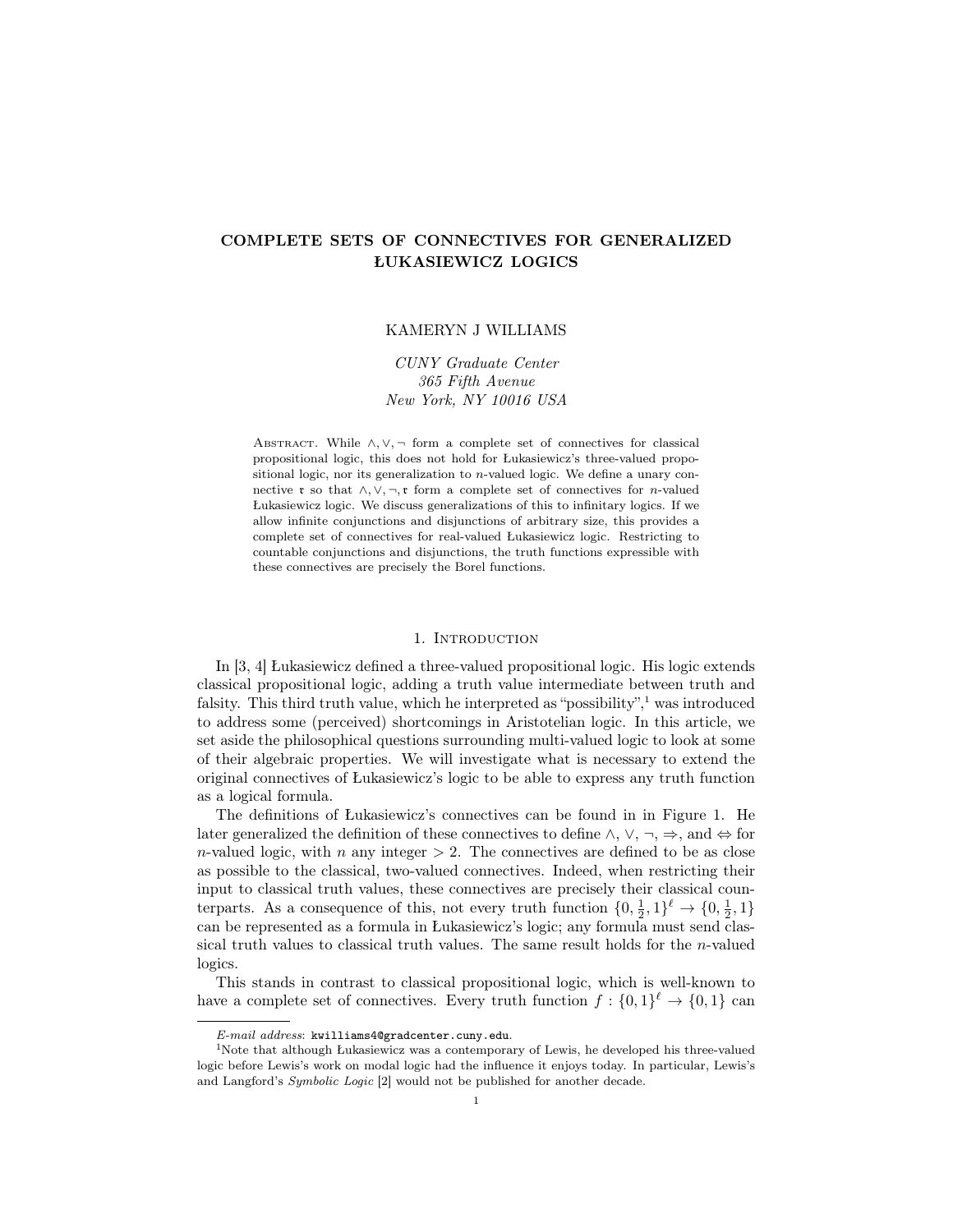|                                                                                                                                                       | $\wedge$ $1\frac{1}{2}$ 0 |  |  |                                                                                                                | $\Rightarrow$   1 $\frac{1}{2}$ 0                                                                                               |  |  |                  |               |
|-------------------------------------------------------------------------------------------------------------------------------------------------------|---------------------------|--|--|----------------------------------------------------------------------------------------------------------------|---------------------------------------------------------------------------------------------------------------------------------|--|--|------------------|---------------|
|                                                                                                                                                       |                           |  |  |                                                                                                                |                                                                                                                                 |  |  | $1\overline{)0}$ |               |
| $\begin{array}{c cc} & \frac{2}{1} & \frac{1}{1} & \frac{1}{2} \\ \hline \frac{1}{2} & \frac{1}{2} & \frac{1}{2} & 0 \\ 0 & 0 & 0 & 0 \\ \end{array}$ |                           |  |  |                                                                                                                | $\begin{array}{ c c c c }\n\hline\n1 & 1 & \frac{1}{2} & 0 \\ \hline\n\frac{1}{2} & 1 & 1 & \frac{1}{2} \\ \hline\n\end{array}$ |  |  | $\frac{1}{2}$    | $\frac{1}{2}$ |
|                                                                                                                                                       |                           |  |  |                                                                                                                | $0 \mid 1 \mid 1 \mid 1$                                                                                                        |  |  | $\boldsymbol{0}$ | $\vert$ 1     |
|                                                                                                                                                       |                           |  |  |                                                                                                                |                                                                                                                                 |  |  |                  |               |
|                                                                                                                                                       | $\vee$ $1\frac{1}{2}$ 0   |  |  |                                                                                                                | $\Leftrightarrow$ $1\frac{1}{2}$ 0                                                                                              |  |  |                  |               |
|                                                                                                                                                       |                           |  |  |                                                                                                                |                                                                                                                                 |  |  |                  |               |
|                                                                                                                                                       |                           |  |  | $\begin{array}{ c c c c }\hline 1&1&\frac{1}{2}&0 \\ \hline 1&\frac{1}{2}&1&\frac{1}{2} \\ \hline \end{array}$ |                                                                                                                                 |  |  |                  |               |
| $\begin{array}{ c c c c }\hline 1&1&1&1\\\hline \frac{1}{2}&1&\frac{1}{2}&\frac{1}{2}\\ 0&1&\frac{1}{2}&0\\ \hline \end{array}$                       |                           |  |  |                                                                                                                | $0 \ \ 0 \ \ \frac{1}{2} \ \ 1$                                                                                                 |  |  |                  |               |
|                                                                                                                                                       |                           |  |  |                                                                                                                |                                                                                                                                 |  |  |                  |               |

FIGURE 1. Connectives for Łukasiewicz's three-valued logic.

 $\overline{\textbf{0}}$  $\frac{1}{2}$ 

be expressed by a propositional formula in disjunctive normal form. Moreover, as conjunction, disjunction, and negation are expressible in terms of nand—a  $\uparrow b =$  $\neg(a \wedge b)$ —every classical truth function is expressible as a formula using a single connective.

The main result of this article is a generalization of this result to  $n$ -valued logic. We will define a unary connective  $\mathfrak{r}$  and see that  $\{\uparrow, \mathfrak{r}\}\)$  is a complete set of connectives for n-valued logic. There are also some results for infinitary propositional logics. Allowing infinite conjunctions and disjunctions of arbitrary size, by a similar argument can be seen how to produce a complete set of connectives for real-valued propositional logic. Allowing only countably conjunctions and disjunctions, the truth functions expressible as a formula with these connectives are precisely the Borel functions.

## 2. NOTATION AND DEFINITIONS

[*n*] will be used to denote the set  $\{0, \frac{1}{n-1}, \frac{2}{n-1}, \dots, 1\}.$ 

**Definition 1.**  $L_n$  will denote the generalized Lukasiewicz logic with n many truth values. That is, truth values for  $L_n$  are elements of  $[n]$  and the logical connectives are defined as follows:

- $a \wedge b = \min(a, b);$
- $a \vee b = \max(a, b)$ ; and
- $\bullet \ \neg a = 1 a.$

 $L_3$  is Łukasiewicz's original three-valued logic.  $L_2$  is classical propositional logic.

As we are only looking at complete sets of connectives, the question of how to define implication is not of interest to us. However, it is worth noting that none of the standard choices of implication for three-valued logic would yield a complete set of connectives when added to  $\wedge$ ,  $\vee$ , and  $\neg$ . Kleene [1] defined implication in his three-valued logic  $K_3$  so that  $a \Rightarrow b$  is equivalent to  $\neg a \lor b$ . Thus, no new truth functions can be represented by adding it. Łukasiewicz's implication (see Figure 1) allows the representation of new truth functions—such as the constant 1 function but does not suffice to allow all truth functions to be represented. Łukasiewicz's  $\Rightarrow$  and  $\Leftrightarrow$  send classical truth values to classical truth values. Thus the argument of Proposition 3 (that  $\{\wedge, \vee, \neg\}$  is not a complete set of connectives for  $L_n$ ) goes through using  $\{\wedge, \vee, \neg, \Rightarrow, \Leftrightarrow\}$  as the set of connectives.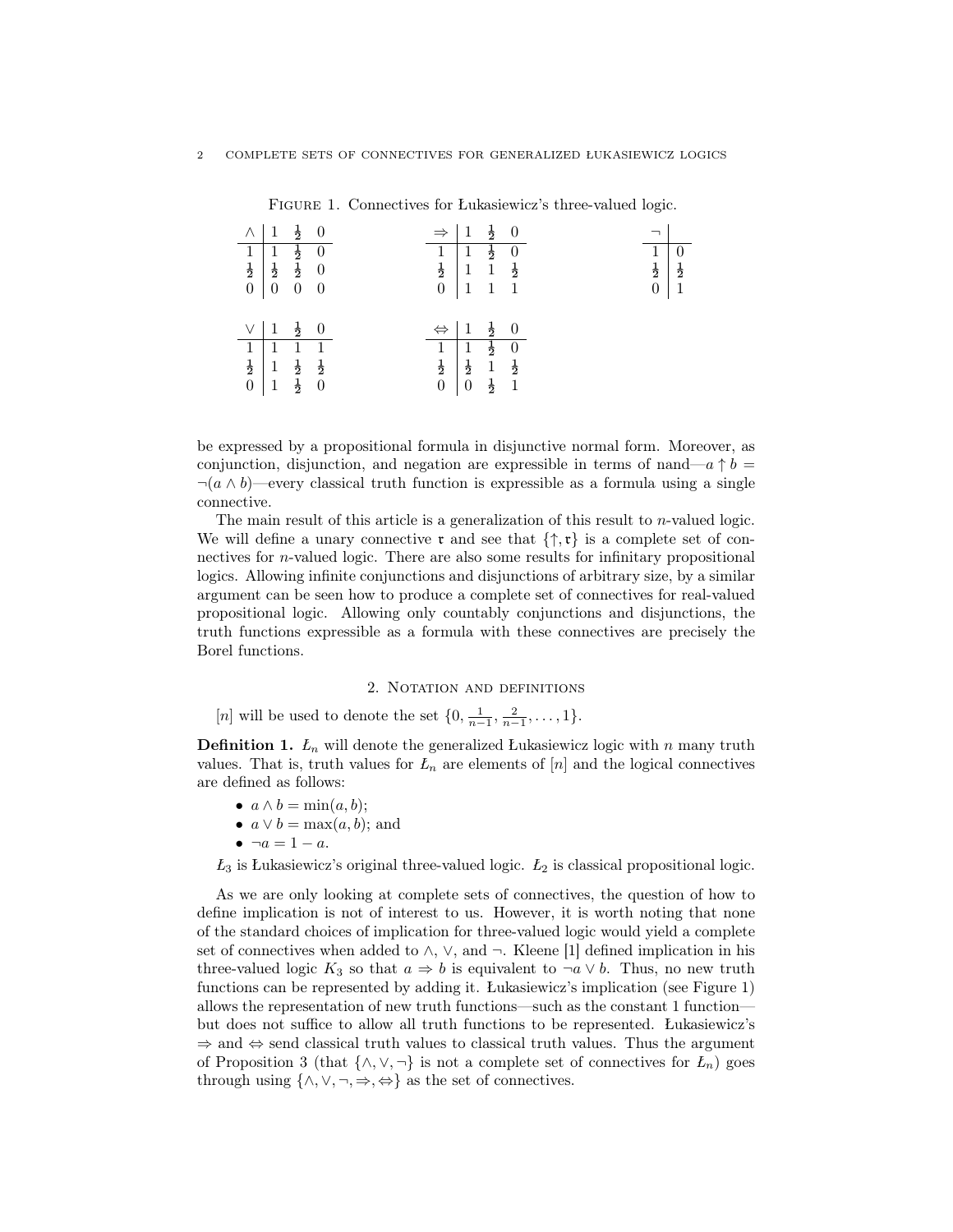**Definition 2.** Let K be a propositional logic with T as its set of truth values. A function  $f: T^{\ell} \to T$  will be called a K-truth function. If there is a formula  $\varphi$  with connectives from C so that for all  $\bar{a}$ ,  $f(\bar{a}) = \varphi(\bar{a})$ , we say that f is representable as a K, C-formula. If every K-truth function is representable as a K, C-formula, we say that  $C$  is a *complete set of connectives for*  $K$ .

 $(L_2, \wedge, \vee, \neg)$  embeds into the logic  $(L_n, \wedge, \vee, \neg)$  under the identity map. Further, if m is even, then  $(L_m, \wedge, \vee, \neg)$  embeds into  $(L_n, \wedge, \vee, \neg)$  for all  $n \geq m$  and if m is odd, then  $(L_m, \wedge, \vee, \neg)$  embeds into  $(L_n, \wedge, \vee, \neg)$  for all odd  $n \geq m$ . This is witnessed by the embedding

$$
f_{m,n}(a) = \begin{cases} \frac{a(m-1)}{n-1} & \text{if } a < \frac{1}{2} \\ 1 - \frac{(1-a)(m-1)}{n-1} & \text{if } a > \frac{1}{2} \\ \frac{1}{2} & \text{if } a = \frac{1}{2} \end{cases}
$$

**Proposition 3.** { $\land$ ,  $\lor$ ,  $\neg$ } *is not complete for*  $L_n$ .

*Proof.* Consider  $\varphi(\bar{x})$ , a formula in  $\wedge$ ,  $\vee$ ,  $\neg$ . If  $\bar{a}$  consists only of 0 and 1, then in  $L_n$ ,  $\varphi(\bar{a}) = f_{2,n}(\varphi(\bar{a})) \in \{0,1\}^{\ell}$ . Thus,  $\varphi$  cannot represent any truth function which does not map classical truth values to classical truth values.  $\Box$ 

This result generalizes: if C is any set of connectives for  $L_m$  and  $L_n$ ,  $m < n$ , so that  $(L_m, C)$  embeds into  $(L_n, C)$ , then C is not complete for  $L_n$ . If we wish to define complete sets of connectives for  $L_n$ , we must avoid this.

**Definition 4.** For  $L_n$ , define the following unary connectives:

- $\mathfrak{r}a = a \frac{1}{n-1} \pmod{1}$ .  $\mathfrak{r}$  "rotates" the truth values down by one step.
- $\mathfrak{d}a = \max(0, a \frac{1}{n-1})$ .  $\mathfrak{d}$  moves the truth values down by one step, fixing 0.
- $p1 = 1$  and  $pa = 0$  for  $a < 1$ . p projects the truth values, sending any truth value less than absolute truth to absolute falsehood.

It is easy to see that if  $(L_m, \wedge, \vee, \neg)$  embeds into  $(L_n, \wedge, \vee, \neg)$ , then we have  $(L_m, \wedge, \vee, \neg, \mathfrak{p})$  embeds into  $(L_n, \wedge, \vee, \neg, \mathfrak{p})$ . This does not hold, however, for either **r** or **0**. Indeed, for no  $m < n$  does  $(L_m, \mathfrak{d}, \mathfrak{r})$  embed into  $(L_n, \mathfrak{d}, \mathfrak{r})$ . Therefore, the situation of Proposition 3 does not apply here.

From these connectives we can define more connectives.  $\mathfrak{r}$  suffices to define rotation by any amount:  $\mathfrak{r}^k$  rotates the truth values down by k steps. In particular,  $\mathfrak{r}^{-1} = \mathfrak{r}^{n-1}$  rotates the truth values up by 1 step. Using  $\neg$ , we can define dual connectives for  $\mathfrak d$  and  $\mathfrak p$ .  $\mathfrak u a = \neg \mathfrak d \neg a$  moves the truth values up by one step, fixing 1.  $ba = \neg p \neg a$  projects the truth values up, sending any truth value more than absolute falsehood to absolute truth.

In addition to finitary generalized Łukasiewicz logics, logics with infinitely many truth values can also be defined. Łukasiewicz and Tarski [5] were the first to do so. Again, we will define only conjunction, disjunction, and negation, setting aside the question of how to define implication.

**Definition 5.**  $L_{\aleph_0}$  will denote the generalized Łukasiewicz logic with countably many truth values. Its set of truth values is  $\mathbb{Q} \cap [0,1]$ .  $\mathcal{L}_{c}$  will denote denote the logic with  $\mathfrak{c} = 2^{\aleph_0}$  many truth values. Its set of truth values is [0, 1]. For both logics, the basic logical connectives are defined as in the finitary case:  $a \wedge b = \min(a, b)$ ,  $a \vee b = \max(a, b)$ , and  $\neg a = 1 - a$ .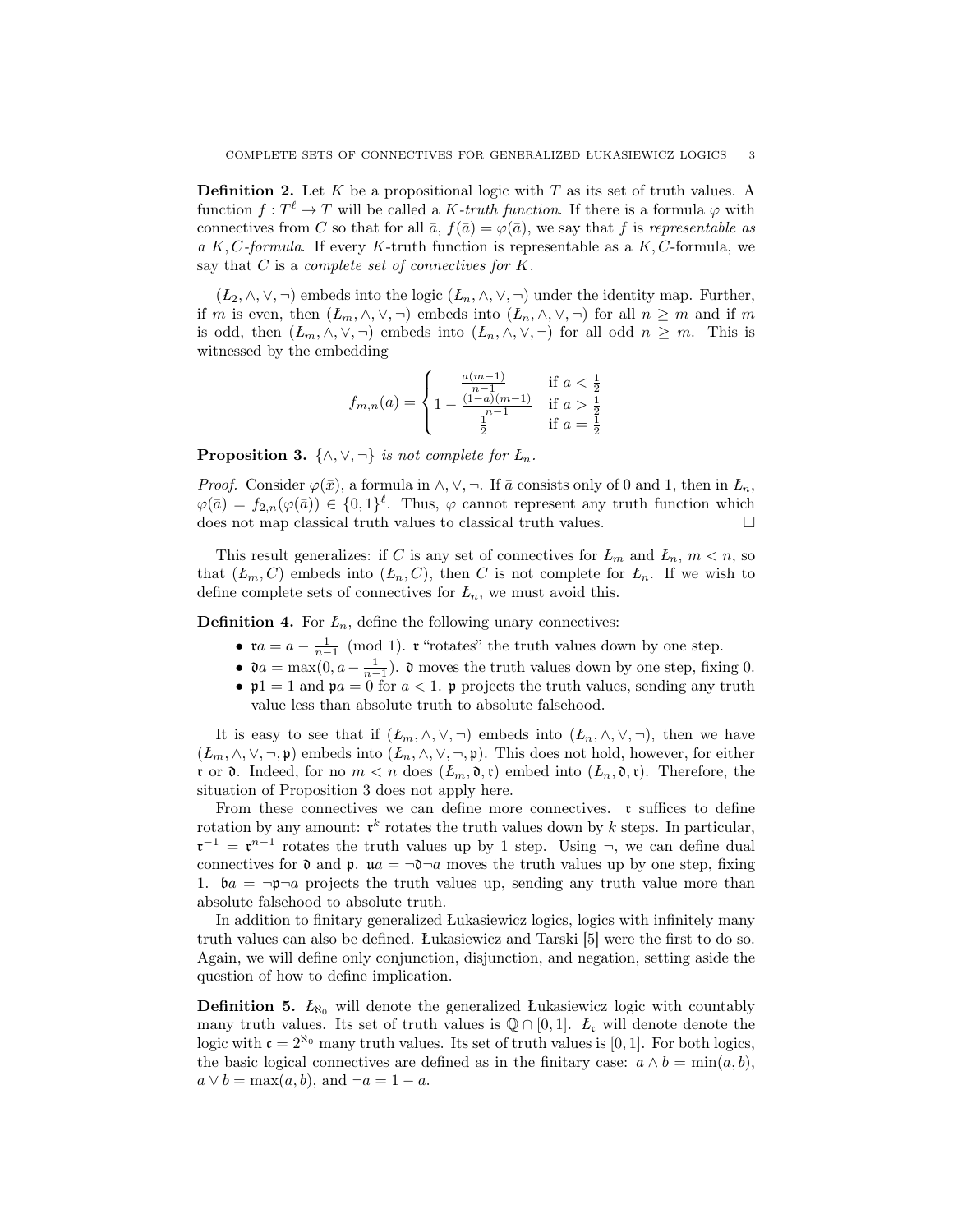#### 4 COMPLETE SETS OF CONNECTIVES FOR GENERALIZED ŁUKASIEWICZ LOGICS

For any finite n,  $L_n$  embeds into  $L_{\aleph_0}$  and  $L_{\mathfrak{c}}$  via the identity map. Thus, as was the case for finitary generalized Łukasiewicz logic,  $\{\wedge, \vee, \neg\}$  is complete for neither  $L_{\aleph_0}$  nor  $L_c$ . Further, in order for C to be complete for  $L_{\aleph_0}$  or  $L_c$ , C must not respect these embeddings.

We define new unary connectives for these infinitary logics, similar to the ones for  $L_n$ . Unlike with  $L_n$ , however, we will need infinitely many new connectives: in  $L_n$ , **r** generated every possible rotation of [n]. For  $L_{\aleph_0}$  and  $L_c$ , this clearly cannot be.

**Definition 6.** For each  $x \in (0, 1)$ , define the following unary connectives:

- $\mathfrak{r}_xa=a-x \pmod{1}$ ; and
- $\mathfrak{d}_x a = \max(0, a x)$ .

Define **p** as  $pa = 1$  if  $a = 1$  and  $pa = 0$  otherwise. We also define the dual connectives  $\mathfrak{u}_x a = \neg \mathfrak{d}_x \neg a$  and  $\mathfrak{b} a = \neg \mathfrak{p} \neg a$ .

3. A complete set of connectives for the finitary case

Let  $C = \{ \wedge, \vee, \neg, \mathfrak{r}, \mathfrak{d}, \mathfrak{p} \}.$ 

**Lemma 7.** For any  $\bar{a}$ , there is a formula  $\varphi_{\bar{a}}(\bar{x})$  in C so that  $\varphi_{\bar{a}}(\bar{a}) = 1$  and for all  $\bar{b} \neq \bar{a}, \varphi_{\bar{a}}(\bar{b}) < 1.$ 

Proof. Let

$$
\varphi_{\bar{a}}(\bar{x}) = \bigwedge_{0 \le k < n} \bigwedge_{a_i = \frac{k}{n-1}} \mathfrak{r}^{k+1-n} x_i.
$$

 $\mathfrak{r}^{k+1-n}c$  rotates c up by k steps. Thus,  $\mathfrak{r}^{k+1-n}c = 1$  iff  $c = \frac{k}{n-1}$  and otherwise  $c < 1$ . This gives that  $\varphi_{\bar{a}}(\bar{a}) = 1$  and  $\varphi_{\bar{a}}(\bar{b}) < 1$  for  $\bar{b} \neq \bar{a}$ .

**Lemma 8.** C is a complete set of connectives for  $L_n$ .

*Proof.* Let  $g: [n]^{\ell} \to [n]$  be a truth function. Set

$$
\psi(\bar{x}) = \bigvee_{0 \leq k < n} \bigvee_{g(\bar{a}) = \frac{k}{n-1}} \mathfrak{d}^{n-1-k} \mathfrak{p} \varphi_{\bar{a}}(\bar{x}),
$$

where  $\varphi_{\bar{a}}$  is as in the previous lemma.  $\mathfrak{p}\varphi_{\bar{a}}(\bar{x})$  is 1 if  $\bar{x}=\bar{a}$  and 0 otherwise.  $\mathfrak{d}^{n-1-k}$ moves 1 down to  $\frac{k}{n-1}$ , so  $\mathfrak{d}^{n-1-k} \mathfrak{p} \varphi_{\bar{a}}(\bar{x})$  is  $\frac{k}{n-1}$  if  $\bar{x} = \bar{a}$  and 0 otherwise. Therefore,  $\mathfrak{d}^{n-1-k}\mathfrak{p}\varphi_{\bar{x}}(\bar{x})=g(\bar{x}).$ 

**Theorem 9.**  $\{\uparrow, \mathfrak{r}\}\$ is a complete set of connectives for  $L_n$ , where  $\uparrow$  is defined as  $a \uparrow b = \neg(a \wedge b).$ 

*Proof.* Exactly as in the classical case,  $\wedge$ ,  $\vee$ , and  $\neg$  are expressible in terms of  $\uparrow$ . Thus, by Lemma 8, we have only to see that  $\mathfrak d$  and  $\mathfrak p$  can be expressed in terms of  $\wedge$ ,  $\vee$ ,  $\neg$ , and **r**. It is easy to see that  $\mathfrak{d}a = a \wedge \mathfrak{r}a$ ; if  $a > 0$ , then  $\mathfrak{r}a = a - \frac{1}{n-1}$  and hence  $a \wedge \mathfrak{r}a = a - \frac{1}{n-1}$ . Otherwise, if  $a = 0$ , then  $a \wedge \mathfrak{r}a = 0$ .

For p, notice that

$$
\bigwedge_{k < n-1} \mathfrak{r}^k a = \begin{cases} \frac{1}{n-1} & \text{if } a = 1\\ 0 & \text{otherwise.} \end{cases}
$$

Therefore,

$$
\mathfrak{p}a = \mathfrak{r}^{-1} \neg \left( \bigwedge_{k < n-1} \mathfrak{r}^k a \right).
$$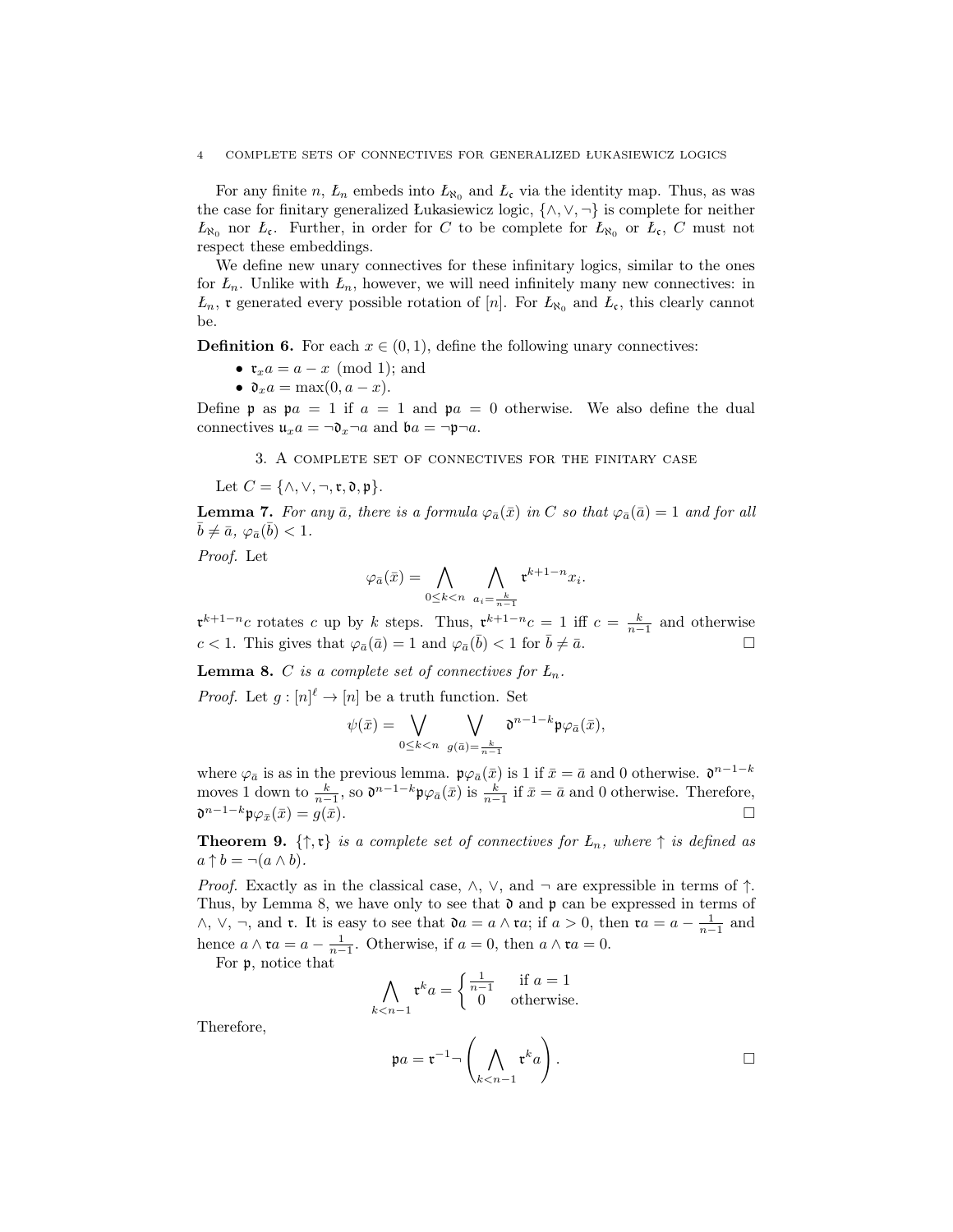**Question 10.** Is there a single binary connective  $\star : [n]^2 \rightarrow [n]$  so that  $\{\star\}$  is complete for  $L_n$ ?

#### 4. The infinitary case

Let us now consider to what extent these results can be generalized to infinitary logics. A simple cardinality argument shows that most truth functions in  $L_{\aleph_0}$  and  $L_c$ cannot be represented by adding  $\mathfrak{p}, \mathfrak{r}_x$ , and  $\mathfrak{d}_x$ . There are continuum many functions  $\mathbb{Q}\cap[0,1]\to\mathbb{Q}\cap[0,1]$  but only countably many formulae in  $\{\wedge,\vee,\neg,\mathfrak{p},\mathfrak{r}_x,\mathfrak{d}_x:x\in\mathbb{Q}\cap\mathfrak{g}\}$  $(0, 1)$ . There are  $2^{2^{\aleph_0}}$  functions  $[0, 1] \rightarrow [0, 1]$ , but only continuum many formulae in  $\{\wedge, \vee, \neg, \mathfrak{p}, \mathfrak{r}_x, \mathfrak{d}_x : x \in (0,1)\}.$  Even if we only look at continuous functions  $[0, 1] \rightarrow [0, 1]$ , of which there are continuum many, a simple induction shows that only piecewise-linear functions can be represented with these connectives.

It is natural to ask whether allowing infinitary connectives will allow us to represent more truth functions. That is, if we define  $\bigvee_{i\in I} a_i = \sup\{a_i : i \in I\}$  and  $\bigwedge_{i\in I} a_i = \inf\{a_i : i \in I\}$ , what truth functions can we represent? For this to make sense, we need the set of truth values for our logic to be closed under suprema and infima. That is,  $L_{\aleph_0}$  is not an adequate logic for this purpose. We will hereon work solely with  $L_c$ . For an infinite cardinal  $\kappa$ , let  $L_c(\kappa)$  denote that conjunctions and disjunctions of size  $\lt \kappa$  are allowed.  $L_c(\infty)$  will denote that conjunctions and disjunctions of arbitrarily large size are allowed.  $L_c(\omega_1)$  denotes that only countable conjunctions and disjunctions are allowed,  $\omega_1$  being the least uncountable cardinal. As there are only continuum many truth values in  $L_c$ , having conjunctions or disjunctions of size > max( $\mathfrak{c}, \kappa$ ) is redundant if we only look at formulae involving  $\leq \kappa$ variables.

We get an analogue of Theorem 9, using essentially the same argument as before. Let  $C = {\wedge, \vee, \neg, \mathfrak{p}, \mathfrak{r}_x, \mathfrak{d}_x : x \in (0,1)}.$ 

**Theorem 11.** Every truth function  $[0,1]^{\kappa} \to [0,1]$  is representable as a  $L_c(\lambda), C$ formula, where  $\lambda$  is the smallest cardinal  $\gt$  max $(\kappa, \mathfrak{c})$ . Therefore, any  $L_{\mathfrak{c}}$ -truth function, i.e. of arbitrary infinite arity, is representable as a  $L_c(\infty)$ , C-formula.

We will need the following lemma:

**Lemma 12.** For any open interval  $(a, b) \subseteq [0, 1]$ , the characteristic function  $\chi_{(a, b)}$ is representable as a  $L_c(\omega_1)$ , C-formula.

*Proof.* I claim that if  $\varepsilon < b-a$ , then  $\chi_{(a,b)}(x) = \mathfrak{pu}_{b-a-\varepsilon} \mathfrak{rv}_{b-a-\varepsilon} \neg \mathfrak{u}_{\varepsilon} \mathfrak{r}_b x$ . To see this, it is enough to see that  $u_{b-a-\varepsilon}$ **t**<sub>b−a− $\varepsilon$ </sub>¬ $u_{\varepsilon}$ **m**<sub>b</sub> $x = 1$  iff  $a < x < b$ . This splits into three cases to check:

•  $0 \leq x \leq a$ : Then,

| $1-b \leq$             | $\mathfrak{r}_h x$                                                                                      |            | $\leq 1-b+a$             |
|------------------------|---------------------------------------------------------------------------------------------------------|------------|--------------------------|
| $1-b+\varepsilon \leq$ | $\mathfrak{u}_{\varepsilon} \mathfrak{r}_h x$                                                           |            | $\leq 1-b+a+\varepsilon$ |
| $b-\varepsilon$ >      | $\neg u_{\varepsilon}$ t <sub>h</sub> $x$                                                               |            | $\lt b-a-\varepsilon$    |
| a                      | $\geq \t t_{b-a-\varepsilon} \neg \mathfrak{u}_{\varepsilon} \mathfrak{r}_b x$                          |            | > 0                      |
| $b-\varepsilon$        | $\geq u_{b-a-\varepsilon}$ $\mathfrak{r}_{b-a-\varepsilon}$ $\neg u_{\varepsilon}$ $\mathfrak{r}_b$ $x$ | $>$ $\geq$ | $b-a-\varepsilon$ .      |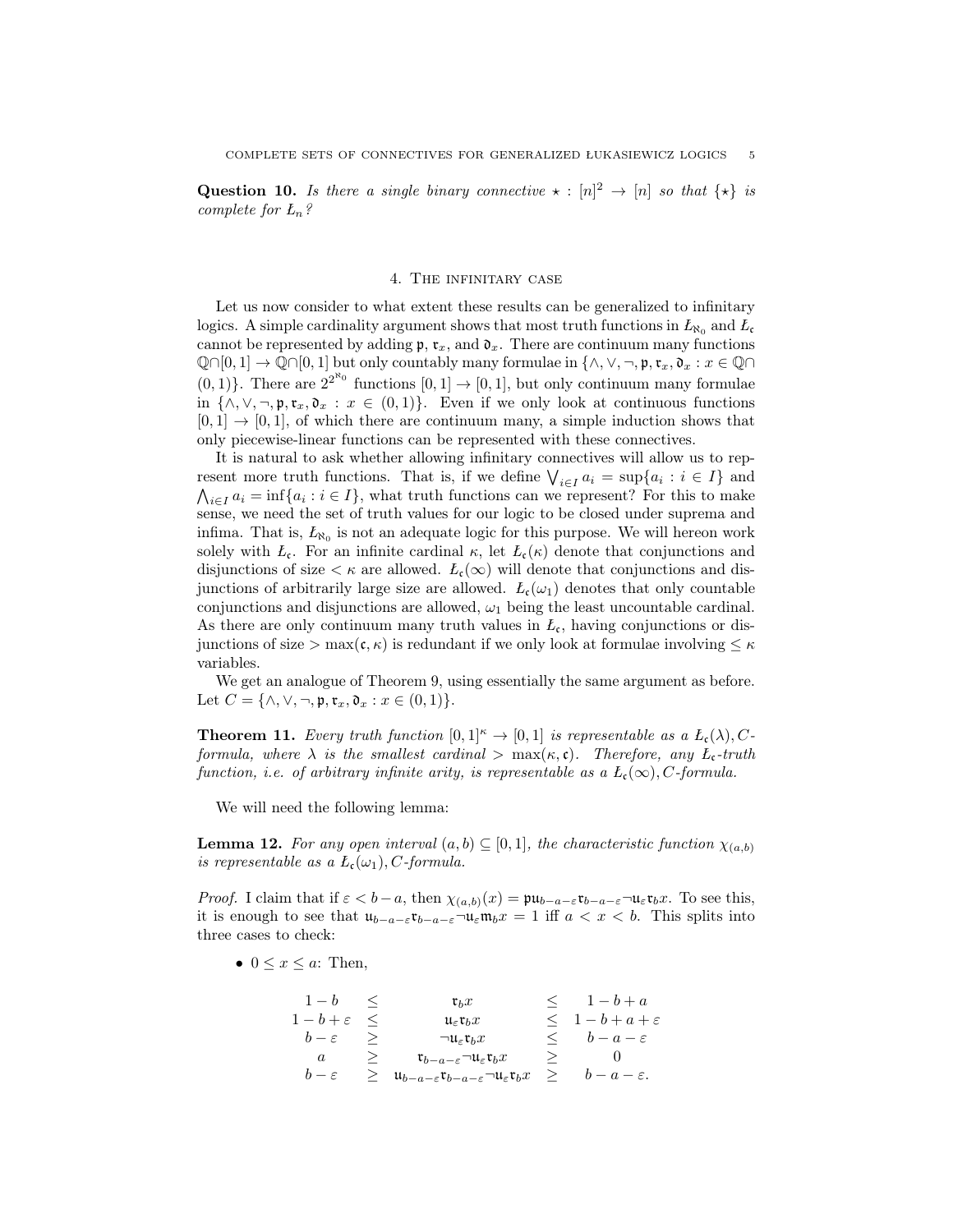| $\bullet$ $a < x < b$ : Then, |               |                                                                                                                   |        |                          |
|-------------------------------|---------------|-------------------------------------------------------------------------------------------------------------------|--------|--------------------------|
| $1-b+a$                       | $\sim$ $<$    | $\mathfrak{r}_b x$                                                                                                |        |                          |
| $1-b+a+\varepsilon <$         |               | $\mathfrak{u}_{\varepsilon} \mathfrak{r}_b x$                                                                     | $\lt$  |                          |
| $b-a-\varepsilon$             | $\rightarrow$ | $\neg u_{\varepsilon}$ $\mathfrak{r}_b x$                                                                         | $\geq$ | 0                        |
| 1                             | >             | $\mathfrak{r}_{b-a-\varepsilon}$ $\neg \mathfrak{u}_{\varepsilon} \mathfrak{r}_b x$                               |        | $\geq 1-b+a+\varepsilon$ |
|                               | >             | $\mathfrak{u}_{b-a-\varepsilon}\mathfrak{r}_{b-a-\varepsilon}$ $\neg \mathfrak{u}_{\varepsilon}\mathfrak{r}_{b}x$ | $\geq$ | - 1.                     |
| • $b \leq x \leq 1$ : Then,   |               |                                                                                                                   |        |                          |
| $\Omega$                      |               | $\mathfrak{r}_h x$                                                                                                |        | $\leq 1-b$               |
| ε                             | $\leq$        | $\mathfrak{u}_{\varepsilon} \mathfrak{r}_b x$                                                                     |        | $\leq 1-b+\varepsilon$   |
| $1-\varepsilon$               | $\geq$        | $\neg u_{\varepsilon}$ <b><math>\mathfrak{r}_b x</math></b>                                                       |        | $\geq$ $b-\varepsilon$   |
| $1-b+a \geq$                  |               | $\mathfrak{r}_{b-a-\varepsilon}$ $\neg \mathfrak{u}_{\varepsilon} \mathfrak{r}_b x$                               | $\geq$ | $\it a$                  |
| $1-\varepsilon$               | $\geq$        | $\mathfrak{u}_{b-a-\varepsilon}\mathfrak{r}_{b-a-\varepsilon}$ $\neg \mathfrak{u}_{\varepsilon}\mathfrak{r}_{b}x$ | $\geq$ | $b-\varepsilon$ .        |

See Figure 2 for a graphical depiction of these transformations.  $\Box$ 

*Proof of Theorem 11.* Let  $f : [0,1]^{\kappa} \to [0,1]$  be a fixed truth function. First, note that for every  $A \subseteq [0,1]^{\kappa}$ , there is  $\sigma_A(\bar{x}) = \chi_A(\bar{x})$ . By Lemma 12, if I is an open interval, there is a  $L_c(\omega_1)$ , C-formula  $\varphi_I$  so that  $\chi_I(x) = \varphi_I(x)$ . Thus, if  ${I_n}$  is a countable collection of open intervals whose intersection is  ${a}$ ,  $\psi_a(x)$  $\bigwedge_n \varphi_I(x) = \chi_{\{a\}}(x)$ . Therefore,

$$
\sigma_A(\bar{x}) = \bigvee_{\bar{a} \in A} \bigwedge_{i < \kappa} \psi_{a_i}(x_i) = \chi_A(\bar{x}).
$$

By an argument similar to the one in Theorem 9, f is represented by

$$
\bigvee_{y\in[0,1]}\mathfrak{d}_{1-y}\sigma_{f^{-1}(y)}(\bar{x}).\qquad \qquad \Box
$$

We now turn to the question of which  $L_{c}$  truth functions are representable when only countable disjunctions and conjunctions are allowed.

**Definition 13.**  $f : [0, 1]^{\ell} \to [0, 1]$  is *Borel* if the pre-image under f of any open set is Borel.

**Definition 14.**  $s : [0, 1]^{\ell} \to [0, 1]$  is a step function if there are  $A_1, \ldots, A_k \subseteq [0, 1]^{\ell}$ and  $a_1, \ldots, a_k \in [0,1]$  so that  $s = \sum_{i \leq k} a_i \chi_{A_i}$ . If each  $A_i$  is Borel, we say that s is a Borel step function.

Recall the following standard facts about Borel functions:

## Proposition 15.

- $f : [0,1]^{\ell} \to [0,1]$  is Borel iff there is an increasing sequence  $\langle s_i \rangle$  of Borel step functions whose limit is f.
- If  $f_i : [0,1]^{\ell} \to [0,1]$  are Borel,  $i \in \mathbb{N}$ , then sup  $f_i$  and inf  $f_i$  are Borel.
- The composition of Borel functions of Borel.

Arguments for these can be found in e.g. [6, Theorems 1.12d, 1.14, 1.17].

It is easy to see that every truth function represented as a  $L_{\mathfrak{c}}(\omega_1)$ , C-formula is Borel. The unary connectives are all Borel and being Borel is preserved by countable suprema and infima, i.e. by countable disjunctions and conjunctions. The content of the following theorem is that the reverse implication is also true.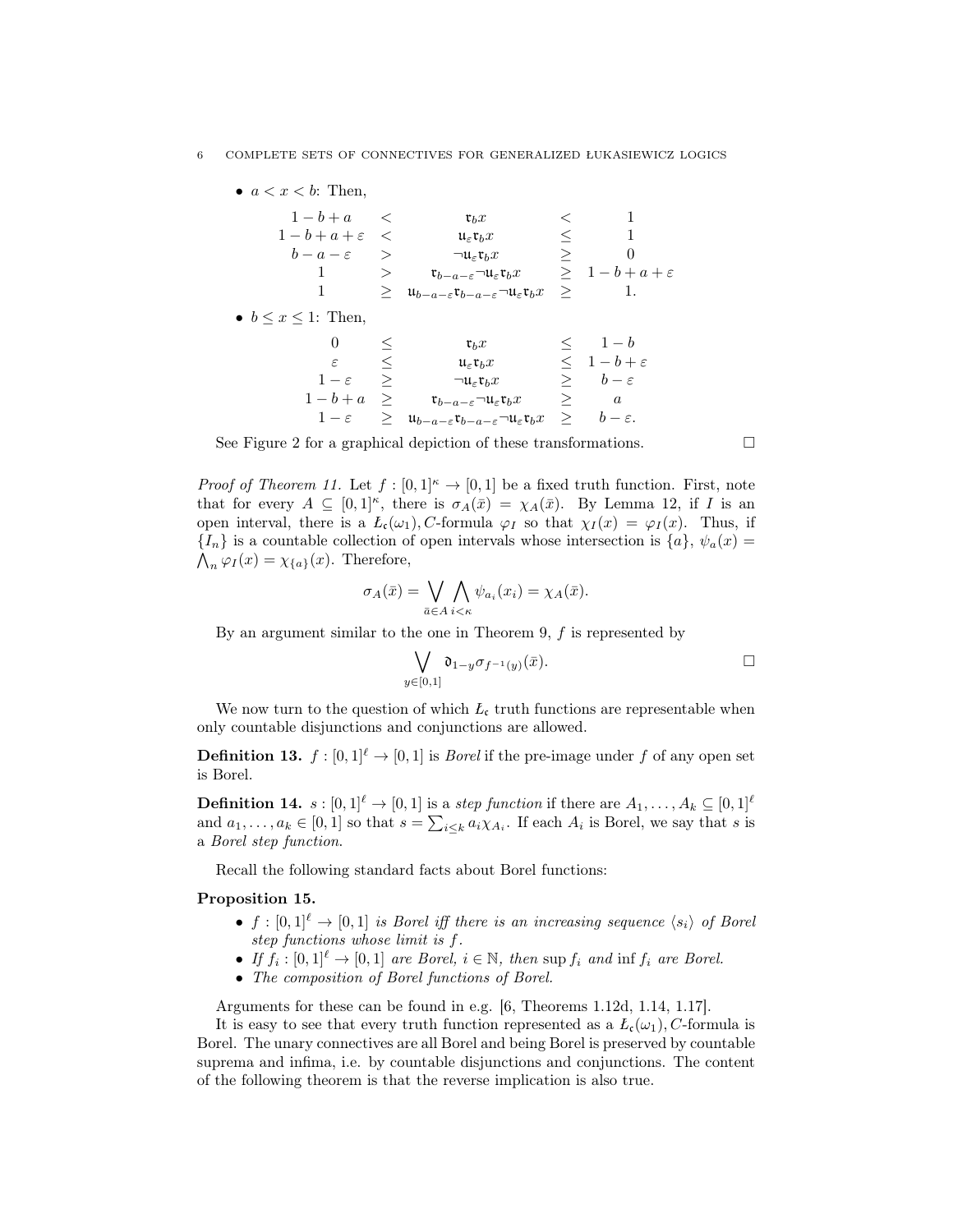

FIGURE 2. Representing  $\chi_{(a,b)}$  as a  $L_c$  truth function.

**Theorem 16.** The class of truth functions  $[0,1]^{\ell} \rightarrow [0,1]$  expressible as  $L_c(\omega_1), C$ formulae is the class of Borel functions.

**Lemma 17.** For every open  $G \subseteq [0,1]^{\ell}$ ,  $\chi_G$  is representable as a  $L_c(\omega_1)$ , C-formula. *Proof.* G is a countable union of cubes  $Q = \prod_{i \leq \ell} (a_i, b_i)$ . Lemma 12 gives that  $\chi_Q$ is representable as a  $L_c(\omega_1)$ , C-formula: if  $\varphi_i$  represents  $\chi_{(a_i,b_i)}$ , then  $\psi_Q = \bigwedge_{i \leq \ell} \varphi_i$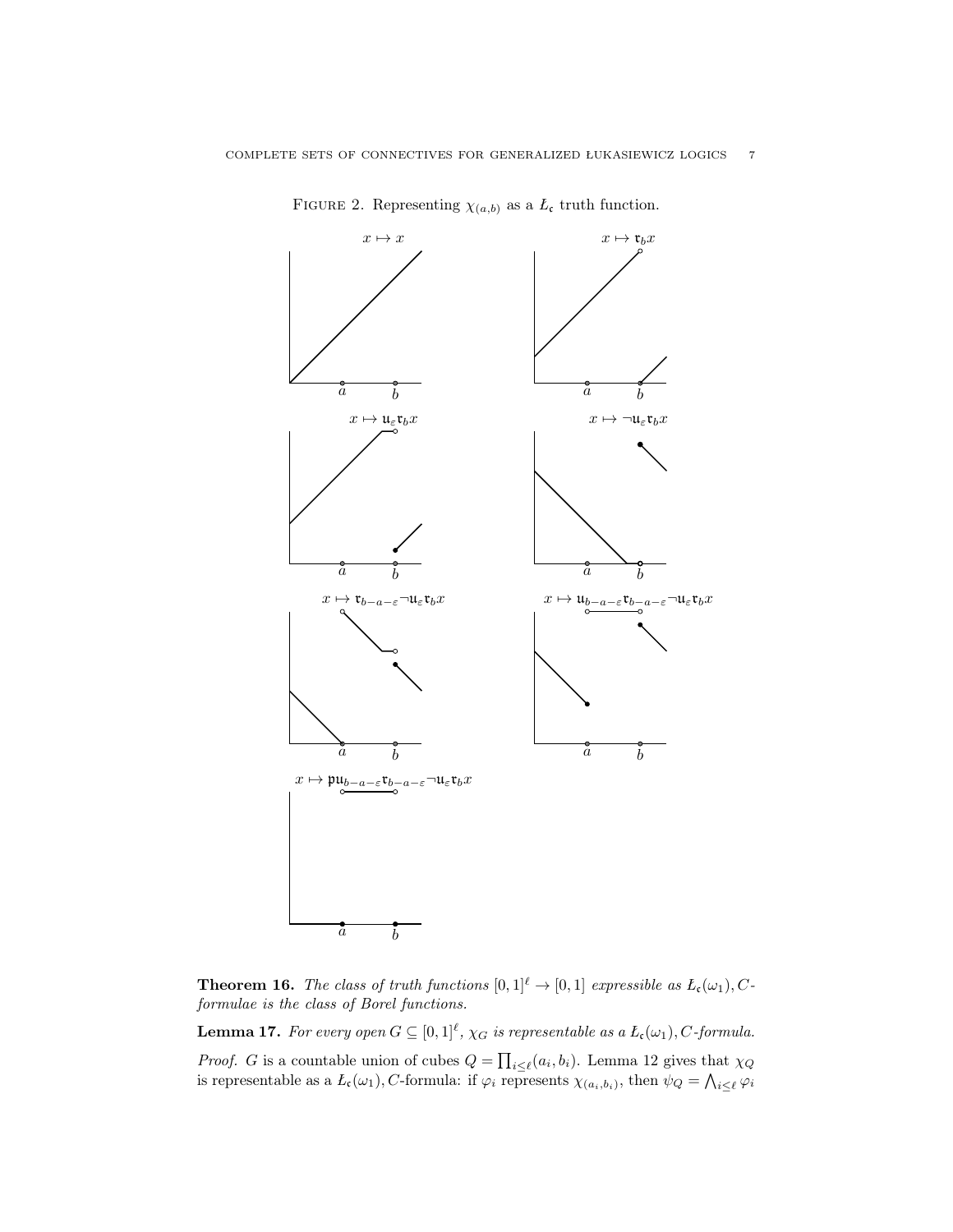represents  $\chi_Q$ . To represent  $\chi_G$ , take the disjunction of  $\psi_Q$  for these countably many  $Q$ .

**Lemma 18.** For every Borel  $B \subseteq [0,1]^{\ell}$ ,  $\chi_B$  is representable as a  $L_c(\omega_1), C$ formula.

Proof. The family of sets whose characteristic functions can be represented as  $L_{\epsilon}(\omega_1)$ , C-formulae is closed under countable unions and complements. The former fact is because  $\chi_{\bigcup A_n} = \bigvee \chi_{A_n}$ . The latter fact is because  $\chi_{[0,1]^\ell \setminus A} = \neg \chi_A$ . Therefore, this class of sets contains all the Borel sets.

Proof of Theorem 16. We have already seen one direction of the argument. For the other direction, fix Borel  $f : [0,1]^{\ell} \to [0,1]$  and increasing sequence  $\langle s_i \rangle$  whose supremum is f. It suffices to show that each  $s_i$  is representable as a  $L_c(\omega_1)$ , Cformula. Let  $s_i = \sum_{j \leq k} a_j \chi_{A_j}$ , where  $A_j$  is Borel. We may assume without loss that the  $A_j$  are disjoint. By the previous lemma,  $\chi_{A_j}$  is representable as  $\varphi_j(\bar{x})$ . Thus,  $a_j \chi_{A_j}$  is representable as  $\mathfrak{d}_{1-a_j} \varphi_j(\bar{x})$ . Therefore,  $s_i$  is representable as  $\bigwedge_{j\leq k}$  0<sub>1-aj</sub> $\varphi_j(\bar{x})$ .

Finally, let us consider to what extent when can get this result with a smaller set of connectives. First, observe that  $\wedge$ ,  $\vee$ , and  $\neg$  can be defined in terms of  $\uparrow$ , as in the case of  $L_n$ . For the rotations  $\mathfrak{r}_x$ , note that they can be replaced with constants—i.e. 0-ary connectives—and a single binary connective. Let  $x \ominus y = x - y$ (mod 1). Then  $r_x a = a \ominus x$ .

The definition in  $L_n$  of  $\mathfrak d$  in terms of  $\wedge$  and  $\mathfrak r$  can be generalized to  $L_{\mathfrak c}$ :

$$
\mathfrak{d}_x a = \bigwedge_{y
$$

If  $a \geq x$ , this is  $\mathfrak{r}_x a = \mathfrak{d}_x a$ . Else, this is  $0 = \mathfrak{d}_x a$ . Moreover, this conjunction can be taken over any set dense in  $(0, x)$ . This allows us to define  $\mathfrak{d}_x$  as a countable conjunction of rotations.

On the other hand, the definition in  $L_n$  of  $\mathfrak p$  does not carry over to the infinite case. That definition used essentially that the set of truth values for  $L_n$  is discrete. This is not so bad, however, as  $\mathfrak p$  is just one connective, much less than the continuum many we already have included.

Putting these remarks together, along with Theorems 11 and 16, yields:

**Theorem 19.** Let  $D = \{\uparrow, \ominus, \mathfrak{p}, x : x \in (0,1)\}.$ 

- (1) Every truth functions  $[0,1]^{\kappa} \to [0,1]$  is representable as a  $L_c(\lambda)$ , D-formula, where  $\lambda$  is the least cardinal  $>\max(\kappa, \mathfrak{c})$ . Therefore, any  $L_{\mathfrak{c}}$ -truth function, i.e. of arbitrary infinite arity, is representable as a  $L_c(\infty)$ , D-formula.
- (2) The class of functions  $[0, 1]^{\ell} \rightarrow [0, 1]$  representable as  $L_c(\omega_1)$ , D-formulae is the class of Borel functions.

#### **REFERENCES**

- [1] Stephen C. Kleene. On notation for ordinal numbers. Journal of Symbolic Logic, 3(4):150–155, 1938.
- [2] Clarence I. Lewis and Cooper H. Langford. Symbolic Logic. Century Co., New York, NY, USA, 1932.
- [3] Jan Łukasiewicz. O logice troójwartościowej. Ruch Filozoficzny, 5:170–171, 1920.
- [4] Jan Łukasiewicz. O pojęciu wielkości. Ruch Filozoficzny, 5:169–170, 1920.